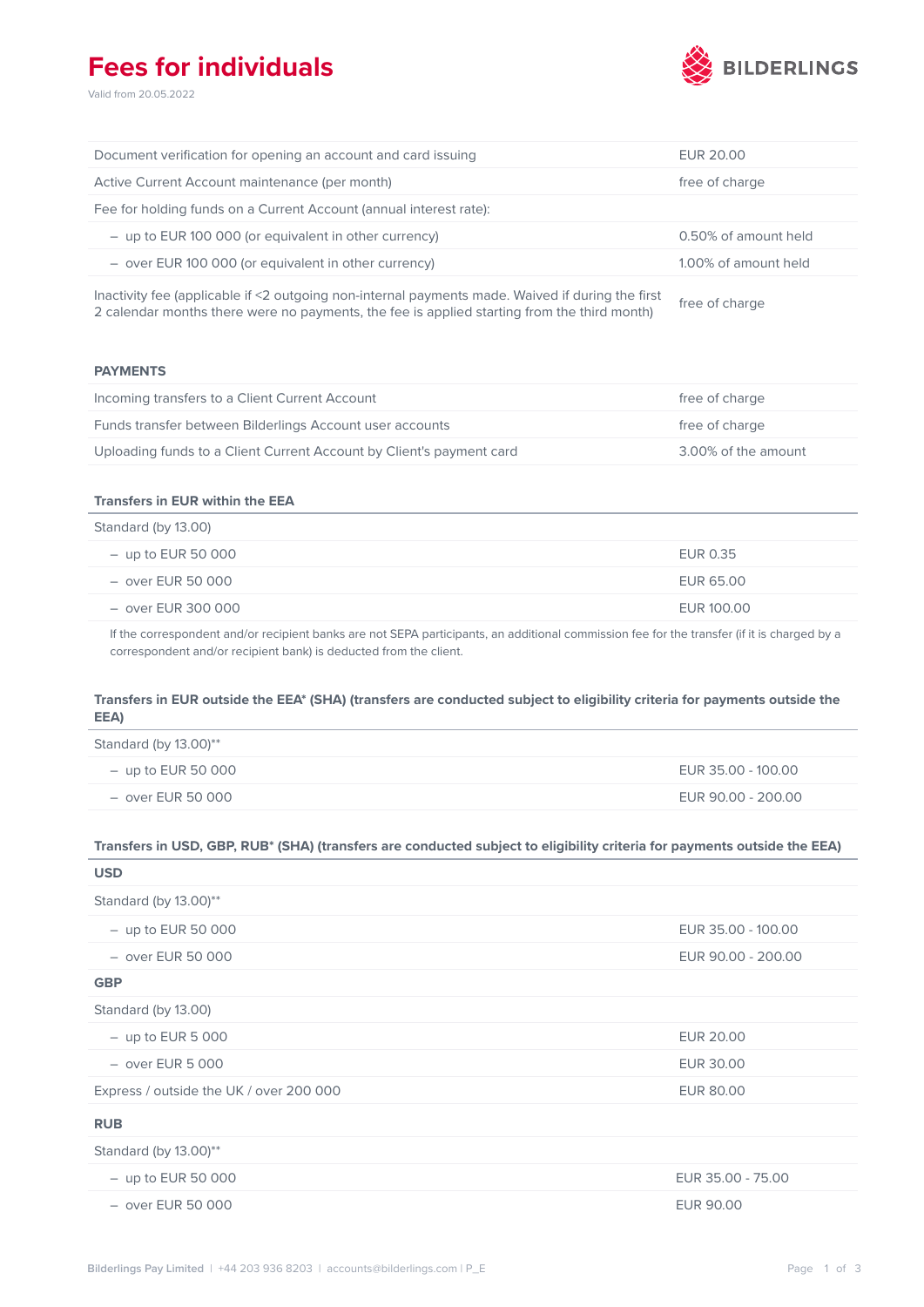# **Fees for individuals**



Valid from 20.05.2022

**Other freely-convertible currencies\* (SHA) (transfers are conducted subject to eligibility criteria for payments outside the EEA)**

| Standard (by $13.00$ )** |                    |
|--------------------------|--------------------|
| $-$ up to EUR 50 000     | EUR 35.00 - 100.00 |
| $-$ over EUR 50 000      | EUR 90.00 - 200.00 |

#### **PAYMENT CARDS**

| First card issuing                                                                                     | included in the Document<br>verification for opening an<br>account and card issuing fee |
|--------------------------------------------------------------------------------------------------------|-----------------------------------------------------------------------------------------|
| New card issuing                                                                                       | EUR 25.00                                                                               |
| Priority post delivery                                                                                 | free of charge                                                                          |
| Courier delivery                                                                                       | EUR 25.00***                                                                            |
| Change of card delivery address or delivery type                                                       | <b>EUR 5.00</b>                                                                         |
| Monthly fee                                                                                            | <b>EUR 2.00</b>                                                                         |
| Commission fee for conversion (in case card account has another currency than transaction<br>currency) | 3.00% of transaction amount                                                             |
| Commission fee for goods and services purchase                                                         | 0.00% of purchase amount                                                                |
| Cash withdrawal                                                                                        | 2.00% of amount withdrawn<br>(min. EUR 2.50)                                            |
| Card reissue (if lost, stolen, blocked)                                                                | the same as for a new card                                                              |
| Fee for SMS (PIN code delivery)                                                                        | <b>EUR 0.50</b>                                                                         |
| Chargeback processing fee                                                                              | <b>EUR 25.00</b>                                                                        |
| Transaction document request                                                                           | EUR 10.00                                                                               |
| Balance inquiry fee                                                                                    | <b>EUR 0.30</b>                                                                         |

### **VIRTUAL CARDS**

| First virtual card issuing                                                                                     | free of charge              |
|----------------------------------------------------------------------------------------------------------------|-----------------------------|
| Any subsequent virtual card issuing                                                                            | <b>EUR 2.00</b>             |
| Virtual card monthly fee                                                                                       | <b>EUR 2.00</b>             |
| Commission fee for conversion (in case virtual card account has another currency than<br>transaction currency) | 3.00% of transaction amount |
| Commission fee for goods and services purchase with virtual card                                               | 0.00% of purchase amount    |
| Chargeback processing fee                                                                                      | EUR 25.00                   |
| Transaction document request                                                                                   | EUR 10.00                   |

### **OTHER SERVICES**

| Fee for holding funds on a Current Account following termination of business relations with<br>the client (per month) | 5.00% of amount held<br>(min. EUR 500.00, but not<br>exceeding the existing<br>account balance) |
|-----------------------------------------------------------------------------------------------------------------------|-------------------------------------------------------------------------------------------------|
| Special GBP account maintenance (per month)                                                                           | EUR 20.00                                                                                       |